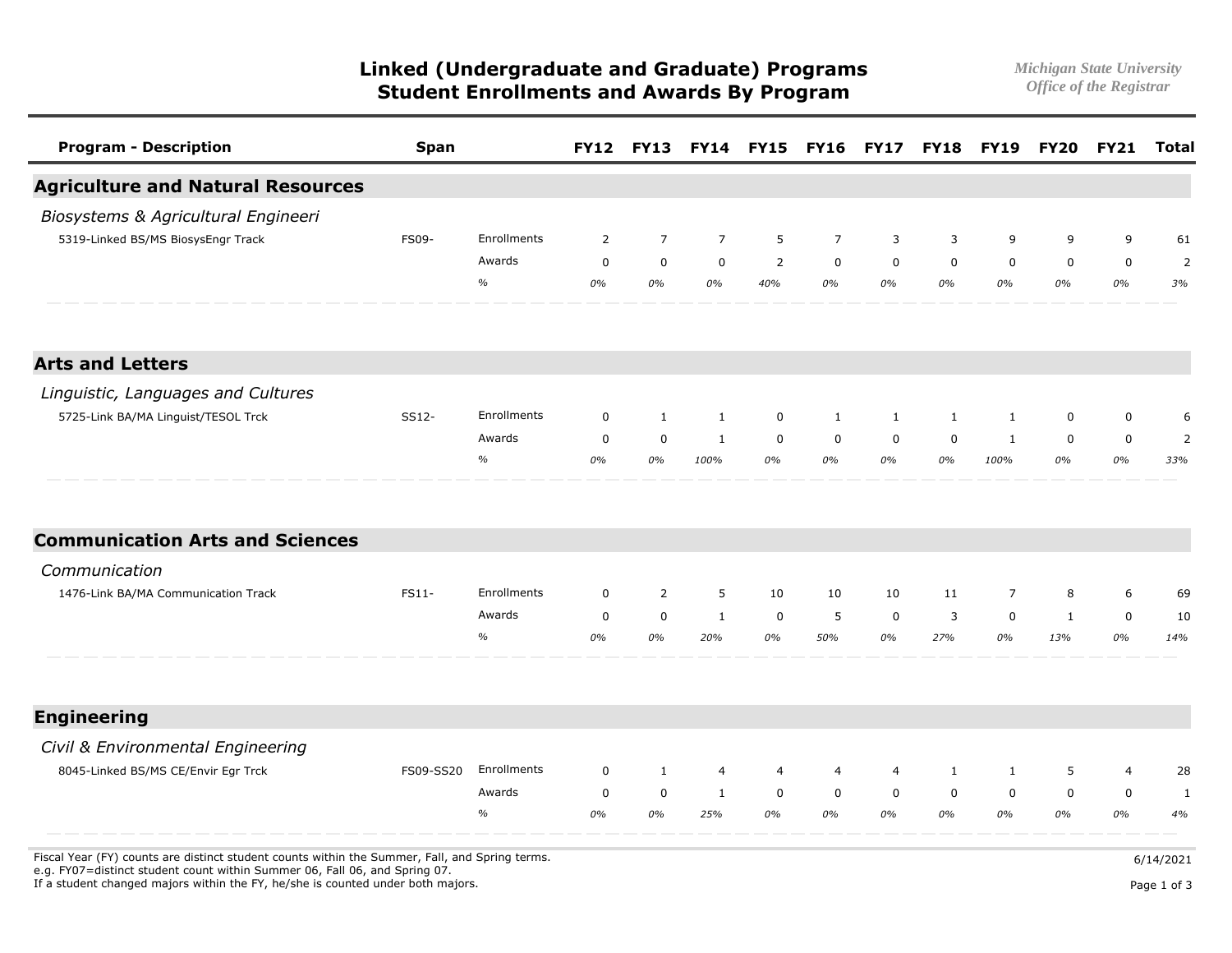| <b>Program - Description</b>                  | <b>Span</b>      |               | <b>FY12</b>    | <b>FY13</b>    | <b>FY14</b>    | <b>FY15</b>    | <b>FY16</b>  | <b>FY17</b>    | <b>FY18</b>    | <b>FY19</b>    | <b>FY20</b>    | <b>FY21</b>    | <b>Total</b>   |
|-----------------------------------------------|------------------|---------------|----------------|----------------|----------------|----------------|--------------|----------------|----------------|----------------|----------------|----------------|----------------|
| <b>Engineering - Continued</b>                |                  |               |                |                |                |                |              |                |                |                |                |                |                |
| Civil & Environmental Engineering - Continued |                  |               |                |                |                |                |              |                |                |                |                |                |                |
| 8044-Linked BS/MS Civil Engr Track            | FS09-SS20        | Enrollments   | 6              | $\overline{3}$ | 9              | $\overline{7}$ | 9            | 11             | 11             | $\overline{7}$ | 11             | 9              | 83             |
|                                               |                  | Awards        | $\overline{2}$ | 3              | $\overline{2}$ | 2              | $\mathbf{1}$ | $\overline{2}$ | 3              | 3              | $\mathbf{1}$   | $\mathbf 0$    | 19             |
|                                               |                  | $\frac{o}{o}$ | 33%            | 100%           | 22%            | 29%            | 11%          | 18%            | 27%            | 43%            | 9%             | 0%             | 23%            |
| <b>Computer Science &amp; Engineering</b>     |                  |               |                |                |                |                |              |                |                |                |                |                |                |
| 8060-Linked BS/MS Cmptr E/Cmptr Sci           | US11-            | Enrollments   | 0              | $\mathbf 0$    | $\mathbf 0$    | $\mathbf 0$    | $\mathbf 0$  | 0              | 0              | 3              | 5              | $\overline{4}$ | 12             |
|                                               |                  | Awards        | 0              | $\mathbf 0$    | $\mathbf 0$    | $\mathbf 0$    | $\mathbf 0$  | $\mathbf 0$    | 0              | $\mathbf 0$    | $\mathbf{1}$   | $\mathbf 0$    | 1              |
|                                               |                  | $\%$          | 0%             | 0%             | 0%             | 0%             | 0%           | 0%             | 0%             | 0%             | 20%            | 0%             | 8%             |
| 8046-Linked BS/MS Computer Sci Trck           | FS09-            | Enrollments   | $\mathbf{1}$   | $\mathbf{1}$   | 3              | $\overline{4}$ | 8            | 11             | 20             | 28             | 20             | 11             | 107            |
|                                               |                  | Awards        | 1              | $\mathbf 0$    | 1              | $\mathbf 0$    | 3            | 0              | 2              | 6              | 8              | $\mathbf 0$    | 21             |
|                                               |                  | $\%$          | 100%           | 0%             | 33%            | 0%             | 38%          | 0%             | 10%            | 21%            | 40%            | 0%             | 20%            |
| <b>Electrical and Computer Engineering</b>    |                  |               |                |                |                |                |              |                |                |                |                |                |                |
| 8061-Link BS/MS CmptrE/ElecEgr Trck           | <b>US11-SS19</b> | Enrollments   | 0              | $\mathbf 0$    | $\mathbf 0$    | $\mathbf 0$    | $\mathbf 0$  | $\mathbf{1}$   | $\mathbf{1}$   | $\overline{2}$ | $\overline{2}$ | $\mathbf{1}$   | $\overline{7}$ |
|                                               |                  | Awards        | 0              | $\mathbf 0$    | $\mathbf 0$    | $\mathbf 0$    | $\mathbf 0$  | $\mathbf 0$    | $\mathbf 0$    | $\mathbf 0$    | $\mathbf{1}$   | $\mathsf 0$    | $\mathbf{1}$   |
|                                               |                  | $\frac{o}{o}$ | 0%             | 0%             | 0%             | 0%             | 0%           | 0%             | 0%             | 0%             | 50%            | 0%             | 14%            |
| 8047-Linked BS/MS Electrical E Trck           | FS09-SS19        | Enrollments   | $\mathbf{1}$   | 2              | $\mathbf{1}$   | $\mathbf{1}$   | $\mathbf{1}$ | 2              | $\overline{2}$ | 3              | $\mathbf{1}$   | $\mathsf 0$    | 14             |
|                                               |                  | Awards        | 0              | $\mathbf 0$    | $\mathbf 0$    | $\mathbf{1}$   | $\mathbf 0$  | $\mathbf 0$    | $\mathbf 0$    | $\mathbf 0$    | $\mathbf{1}$   | $\mathbf 0$    | $\overline{2}$ |
|                                               |                  | $\%$          | 0%             | 0%             | 0%             | 100%           | 0%           | 0%             | 0%             | 0%             | 100%           | 0%             | 14%            |
| <b>Mechanical Engineering</b>                 |                  |               |                |                |                |                |              |                |                |                |                |                |                |
| 8050-Linked BS/MS ME/Engr Mech Trck           | FS09-US20        | Enrollments   | 0              | $\mathbf 0$    | $\mathbf 0$    | $\mathbf 0$    | $\mathbf 0$  | $\mathbf 0$    | $\mathbf 0$    | $\mathbf 0$    | $\mathbf{1}$   | $\mathbf{1}$   | 2              |
|                                               |                  | Awards        |                |                |                |                |              |                |                |                |                |                |                |
|                                               |                  | $\%$          | 0%             | 0%             | 0%             | 0%             | 0%           | 0%             | 0%             | 0%             |                |                |                |

## **Linked (Undergraduate and Graduate) Programs - Student Enrollments and Awards By Program**

Fiscal Year (FY) counts are distinct student counts within the Summer, Fall, and Spring terms.  $6/14/2021$  e.g. FY07=distinct student count within Summer 06, Fall 06, and Spring 07. If a student changed majors within the FY, he/she is counted under both majors. Page 2 of 3